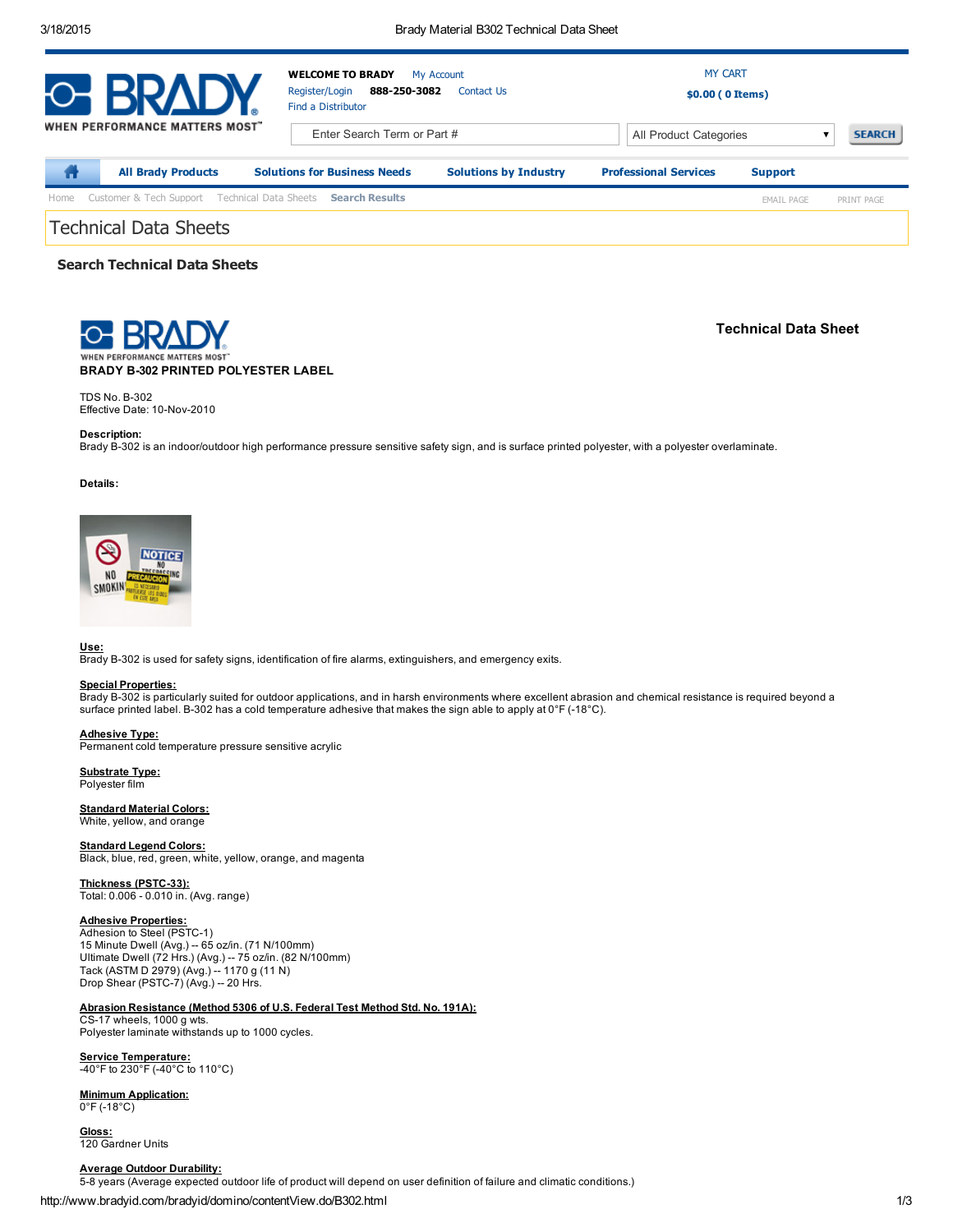### Chemical Resistance:

| <b>REAGENT</b>         | <b>7 DAY IMMERSION</b> | <b>DIP TEST</b> | <b>RUB TEST</b> |
|------------------------|------------------------|-----------------|-----------------|
| 30% Sulfuric Acid      | <b>NE</b>              | <b>NE</b>       | <b>NE</b>       |
| 10% Sulfuric Acid      | <b>NE</b>              | <b>NE</b>       | <b>NE</b>       |
| 30% HCI                | <b>NE</b>              | <b>NE</b>       | <b>NE</b>       |
| <b>10% HCI</b>         | <b>NE</b>              | <b>NE</b>       | <b>NE</b>       |
| 50% NaOH               | F                      | <b>NE</b>       | <b>NE</b>       |
| 10% NaOH               | F                      | <b>NE</b>       | <b>NE</b>       |
| Methyl Ethyl Ketone    | F                      | F               | <b>NE</b>       |
| Acetone                | F                      | F               | <b>NE</b>       |
| 1,1,1-Trichloroethane  | F                      | F               | <b>NE</b>       |
| Methanol               | F                      | <b>NE</b>       | <b>NE</b>       |
| IPA (Isopropanol)      | F                      | <b>NE</b>       | <b>NE</b>       |
| ASTM#3 Oil             | <b>NE</b>              | <b>NE</b>       | <b>NE</b>       |
| SAE 20 Oil             | <b>NE</b>              | <b>NE</b>       | <b>NE</b>       |
| Alconox®               | <b>NE</b>              | <b>NE</b>       | <b>NE</b>       |
| Toluene                | F                      | F               | <b>NE</b>       |
| <b>Mineral Spirits</b> | F                      | <b>NE</b>       | <b>NE</b>       |
| Glacial Acetic Acid    | <b>NE</b>              | <b>NE</b>       | <b>NE</b>       |
| 5% Acetic Acid         | <b>NE</b>              | <b>NE</b>       | <b>NE</b>       |
| <b>Diesel Fuel</b>     | F                      | <b>NE</b>       | <b>NE</b>       |
| Heptane                | F                      | F               | <b>NE</b>       |
| 10% Ammonia            | <b>NE</b>              | <b>NE</b>       | <b>NE</b>       |
| Kerosene               | F.                     | <b>NE</b>       | <b>NE</b>       |
| Water                  | <b>NE</b>              | <b>NE</b>       | <b>NE</b>       |
| 20% Sodium Carbonate   | <b>NE</b>              | <b>NE</b>       | <b>NE</b>       |
| 2% Sodium Carbonate    | <b>NE</b>              | <b>NE</b>       | <b>NE</b>       |
| <b>10% NaCl</b>        | <b>NE</b>              | <b>NE</b>       | <b>NE</b>       |
| Bleach                 | <b>NE</b>              | <b>NE</b>       | <b>NE</b>       |

 $NF = N \cap F$  ffect

NT = Not Tested

F = Failed (affected Sample)

7 Day Immersion: Immersed in reagent for 7 days.

Dip Test: Five 10 minute dips in reagent with 30 minute recovery.

Rub Test: Rubbed sample for 1 minute with swab soaked in reagent.

Product testing, customer feedback, and history of similar products, support a customer performance expectation of at least *two years from the date of receipt* for this product as long as this product is stored in its original packaging in an environment *below 80°F (27°C) and 60% RH* . We are confident that our product will perform well beyond this time frame. However, it remains the responsibility of the user to assess the risk of using such product. We encourage customers to develop functional testing protocols that will qualify a product's fitness for use in their actual applications.

### Trademarks:

Alconox® is a registered trademark of Alconox Co. Signmark® is a registered trademark of Brady Worldwide, Inc. ASTM: American Society for Testing and Materials (U.S.A.) PSTC: Pressure Sensitive Tape Council (U.S.A.) SAE: Society of Automotive Engineers (U.S.A.) All S.I. Units (metric) are mathematically derived from the U.S. Conventional Units.

Note: All values shown are averages and should not be used for specification purposes. Test data and test results contained in this document are for general information only and shall not be relied upon by Brady customers for designs and specifications, or be relied on as meeting specified performance criteria. Customers desiring to develop specifications or performance criteria for specific product applications should contact Brady for further information.

Product compliance information is based upon information provided by suppliers of the raw materials used by Brady to manufacture this product or based on results of testing using recognized analytical methods performed by a third party, independent laboratory. As such, Brady makes no independent representations or warranties, express or implied, and assumes no liability in connection with the use of this information.

## WARRANTY

Brady products are sold with the understanding that the buyers will test them in actual use and determine for themselves their adaptability to their intended uses. Brady warrants to the buyers that its products are free from defects in material and workmanship, but limits its obligation under this warranty to replacement of the<br>product shown to Brady's satisfaction to have been defec buyers. This warranty is in lieu of any other warranty, express or implied, including, but not limited to, any implied warranty of merchantability or fitness for a<br>particular purpose, and of any other obligations or liabil consequential damages of any kind arising in connection with the use, or inability to use, Brady's products.

> Copyright 2015 Brady Worldwide, Inc. | All Rights Reserved Material may not be reproduced or distributed in any form without written permission.